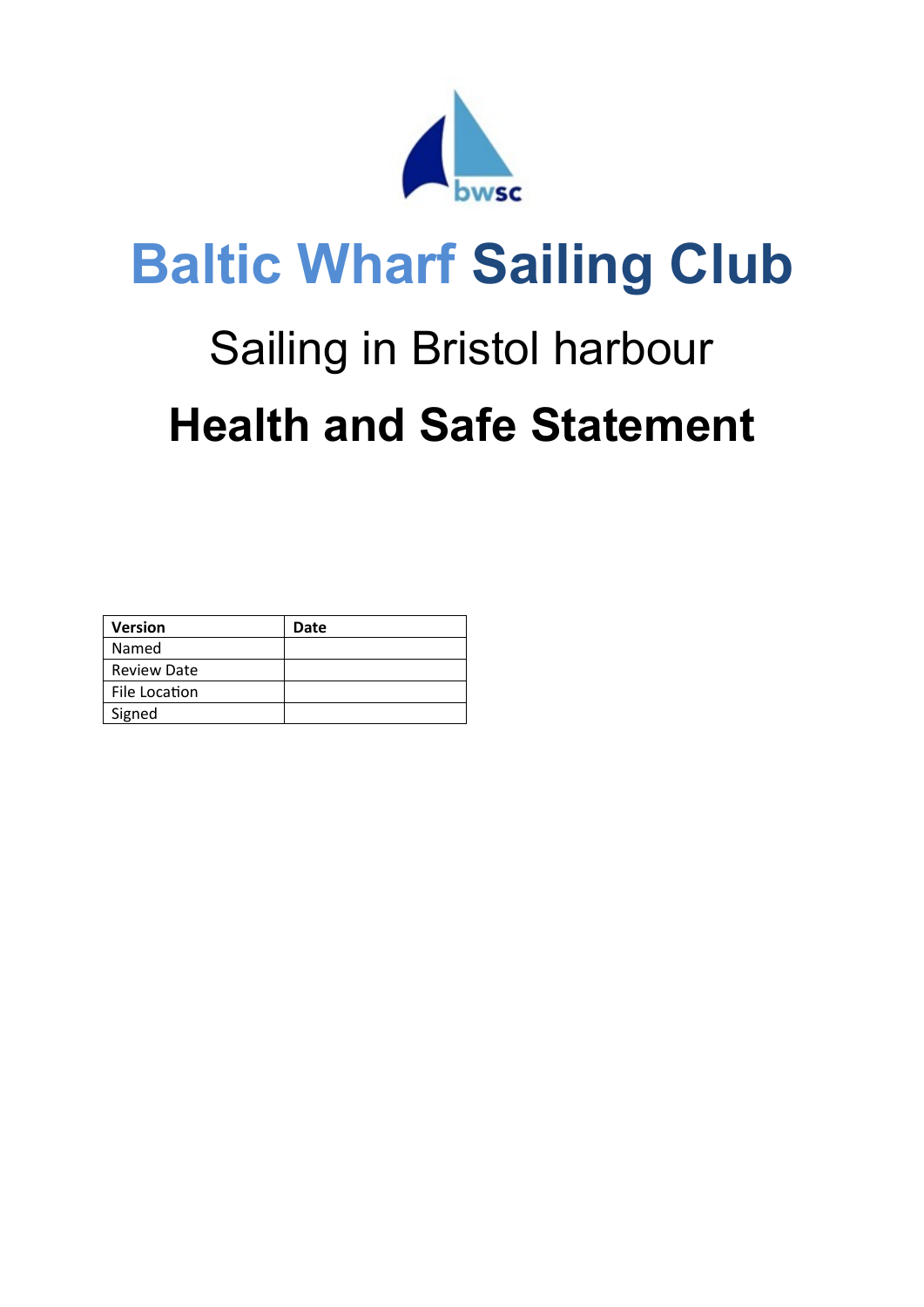### **Aim**

#### **This document is to give Health and Safety advice as part of Baltic Wharf Sailing Club.**

Baltic Wharf Sailing Club is a small, friendly, RYA-affiliated sailing club; membership is open to members of the public upon application. As part of the application all members must agree to comply with the club rules and bylaws.

Baltic Wharf Sailing Club is committed to safe enjoyable sailing for all members, visitors and associate's.

Individual member, visitor or associate are responsible for their own safety and that of others at all times.

The main activities of Baltic Wharf Sailing Club races that take place in Bristol Floating Harbour are under the overall safety control of the Harbourmaster (employed by Bristol City Council). The club accepts the responsibility to do all that is possible to ensure that competing boats are appropriately licensed and insured. Regular contact is maintained with the 'Bristol Harbour User Group' to provide a discussion forum for sharing best practices etc. BWSC is a participating member of this group and is represented by a Committee member (Harbour Liaison Officer).

#### **Health**

All members of the BWSC are provided with on-line advice for water users and hygiene.

Due to the unique location of the sailing club at Baltic Wharf within Bristol City Floating Harbour, water flows into the sailing area from many different sources brings with it different hazards:

Water sources

- Rain water runoff from the city streets
- Water from the river Frome
- Water from the river Avon
- Cannel water feed
- Sewage overflow

#### Hazards

- Leptospirosis (Weil's)
- Gastric infections, E.Coli
- Blood diseases.
- Infection of open wounds.
- Poisoning

Bristol City council are responsible for the regular testing and monitoring water quality within the harbour

The Harbour Authority will inform all users if pollution levels or incidents increase the risks above a tolerable level E.Coli levels above 5000 counts per 100 ml at Baltic Wharf all persons should refrain from using the water as instructed by the Harbour Master. Information about water quality is posted on the notice board at the top of the slipway.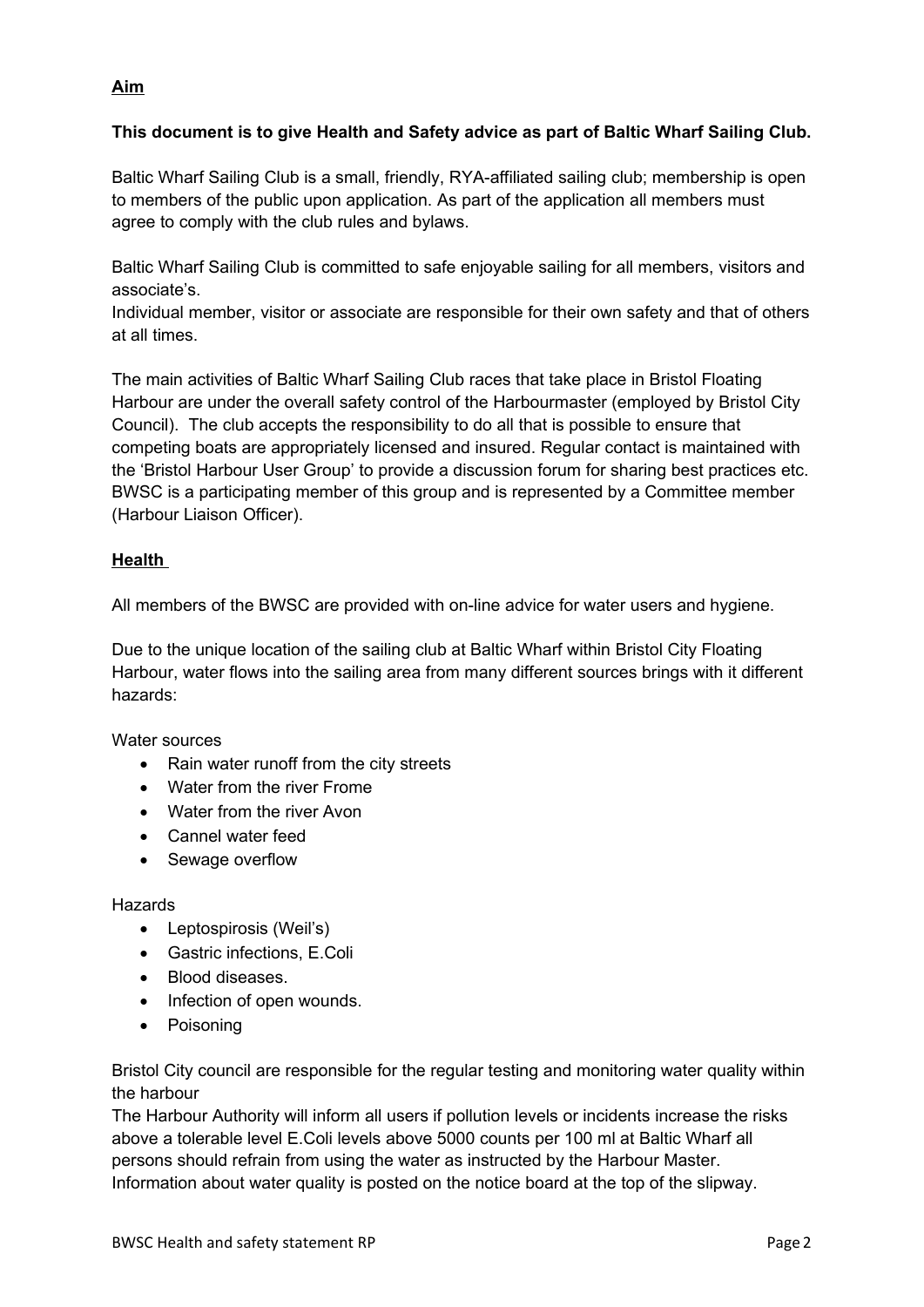Records indicate that the quality of the water in the harbour presents no greater risk to health than any other open water. Much of the time the quality exceeds that of bathing water standards.

Regular monitoring and baiting is undertaken around the harbour to control the rat population.

#### **General Safety**

All members and visiting sailors are briefed about the hazards and conditions present on the day of the race via a pre-race briefing.

The activities at Baltic Wharf Sailing Club take place in 4 main areas each of which have their own Health and safety Risk assessment

- 1. Sailing area at Baltic Wharf & Race control
- 2. Dinghy storage compound
- 3. Pontoon trailer park and slipway
- 4. Club room

Bristol Floating Harbour is a commercial harbour operated by Bristol City Council. All sailors are required to operate within the IRPCS (International Regulations for Preventing Collisions at Sea). All members, visitors and associates should be aware of the local rule of giving way to commercial vessels that are under passage within Bristol Harbour.

The designated trailer park and slipway are under the control of the Harbourmaster Bristol City Council and forms part of the pedestrianised walkway; members, visitors and associates are asked to take care when manoeuvring boats on land in the vicinity of the slipway and The Cottage public house as this is an area of public access.

All launch trailers must be parked, in the designated trailer parking area adjacent to the slipway in an orderly fashion reducing the risk of slip trips and falls to sailors and members of the public.

All persons taking to the water launching will endeavour to warn people on the slipway before launching their dinghies.

All race competitors are briefed about the hazards and conditions present on the day of the race via a pre-race briefing. The brief is not a fully comprehensive list or hazards but an aide to safe sailing highlighting the main hazards of the day.

The Officer of the day (OOD1) may cancel all water activities in the event that weather conditions change without warning resulting in multiple capsizes, OODs are instructed to seek assistance from the Harbour Master's personnel.

Club racing is cancelled if the water becomes iced or frozen. OOD1 has the authority to remove members from the race time sheet and request the member to retire/not race if they consider that member to be unprepared for the weather conditions.

It is the responsibility of each individual club member and race competitor to select and wear an appropriately fitting personal flotation device and to sail a dinghy that they are able to right unassisted in normal circumstances.